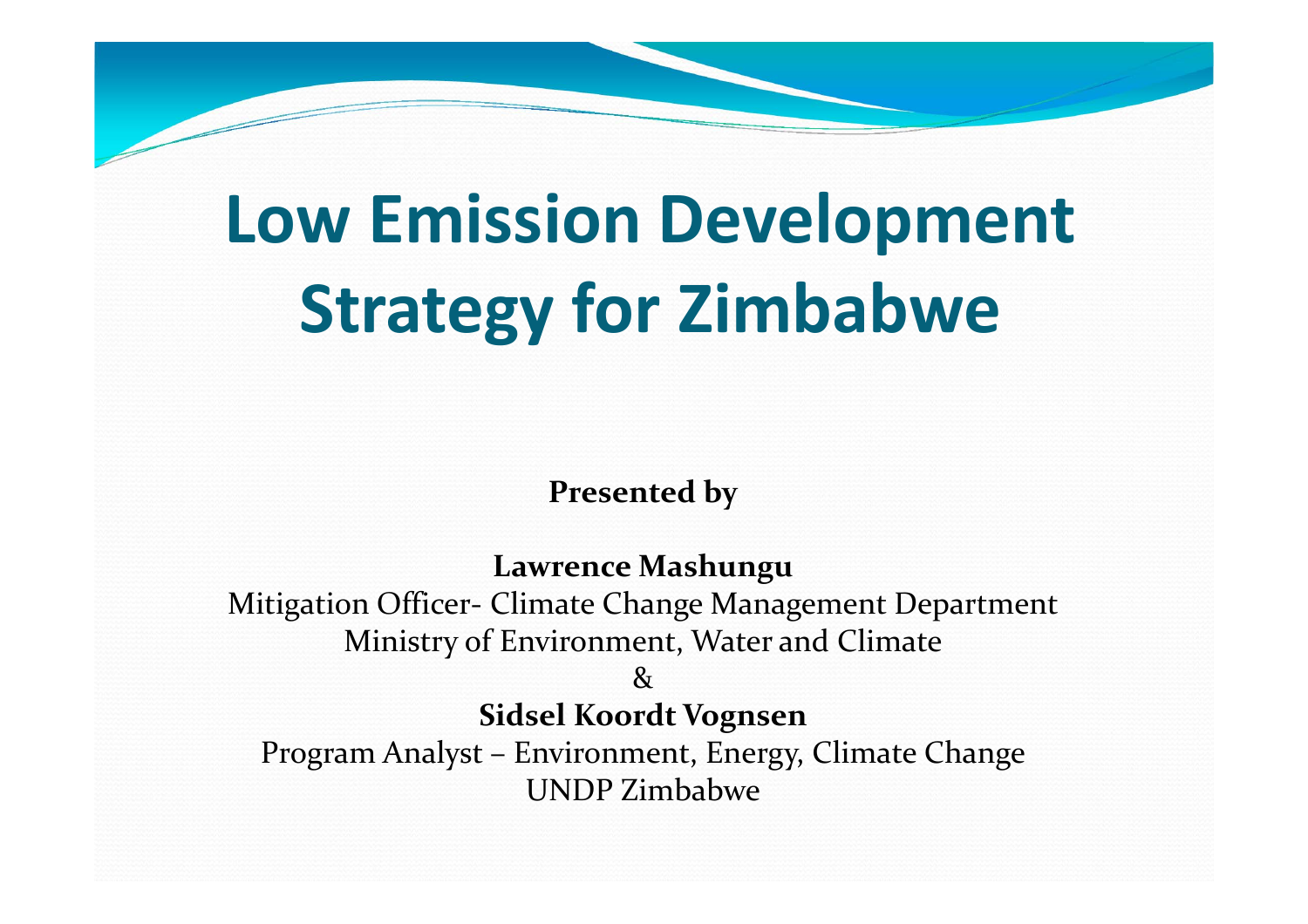## **Presentation Outline**

- 1. Background
- 2. What is Low Emission Development?
- 3. The Country's Commitment to LED
- 4. LEDS Proposed Roadmap
- 5. Conclusion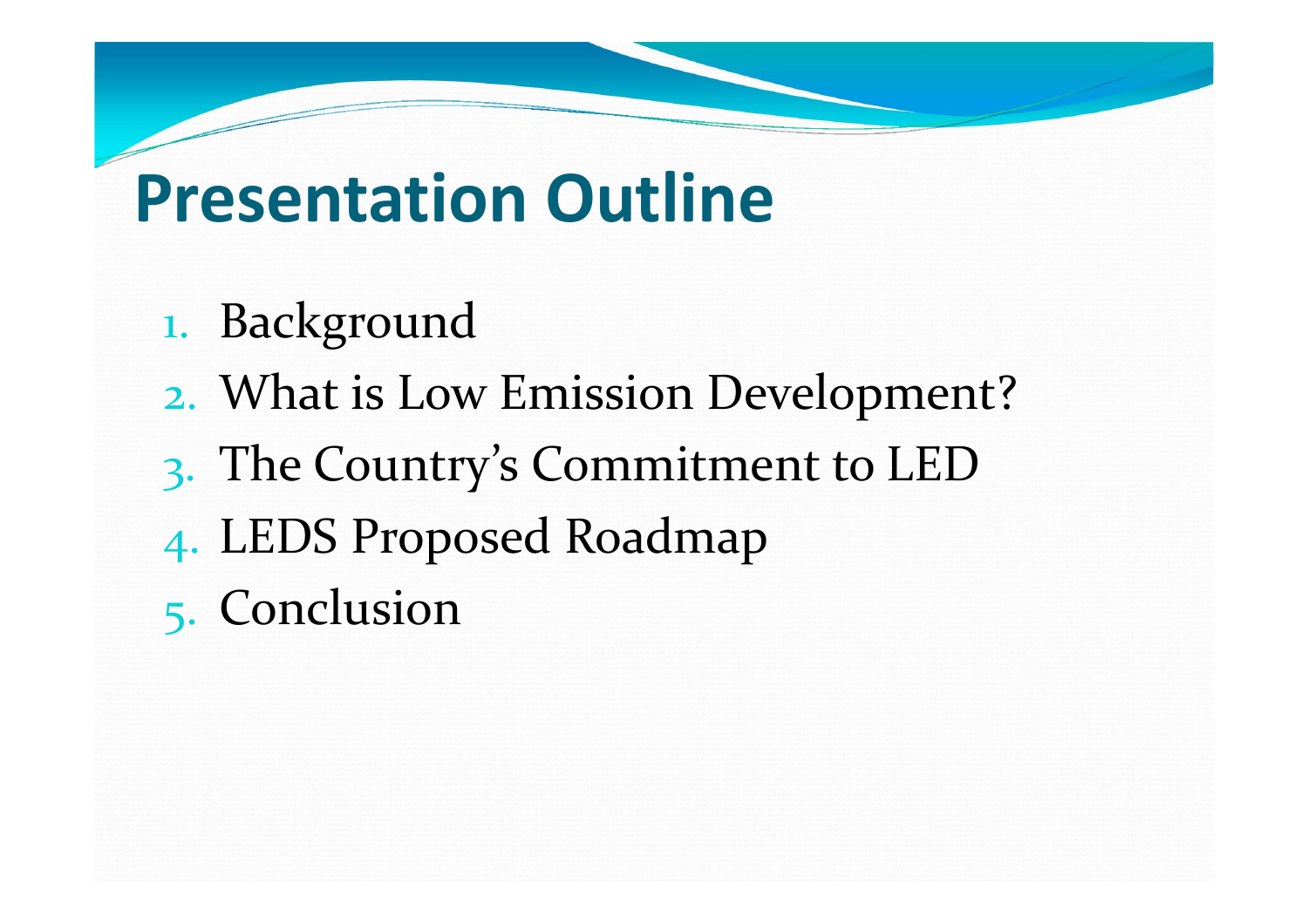## **Background**

- Zimbabwe is <sup>a</sup> Party to the UNFCCC since 1992
- The Country Submitted its INDC to the UNFCCC in September 2015
- Signed the Paris Agreement in April 2016
- Established <sup>a</sup> High Level NDC Steering Committee to provide policy guidance.
- The High Level Steering Committee established the NDC Technical Committee that is responsible for implementation.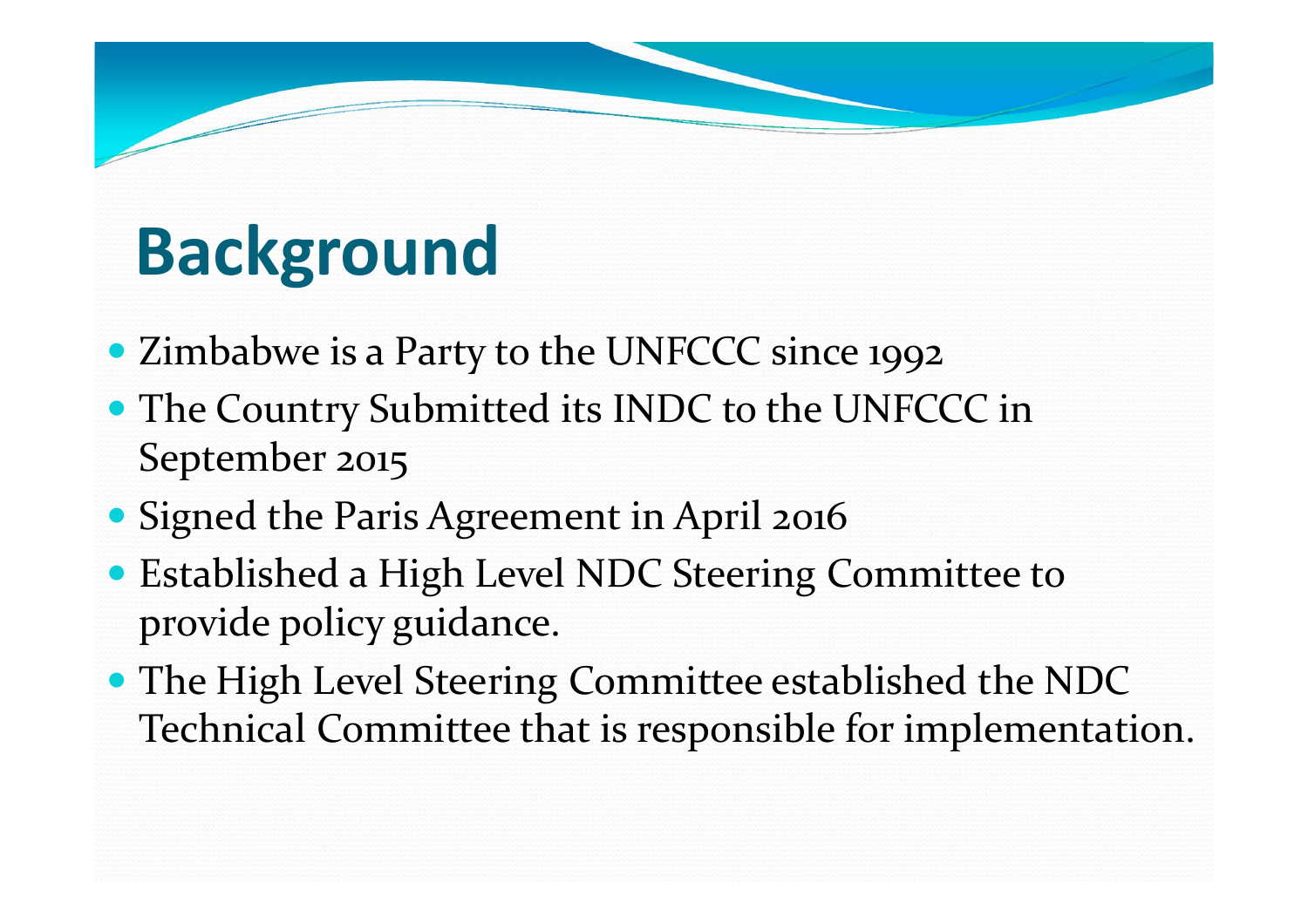## **Background cont.**

**Article 4.19** of the Paris Agreement states that

*" All Parties should strive to formulate and communicate Long‐Term Low Greenhouse Gas Emission Development Strategies, mindful of Article <sup>2</sup> taking into account their common but differentiated responsibilities and respective capabilities, in the light of different national circumstances."*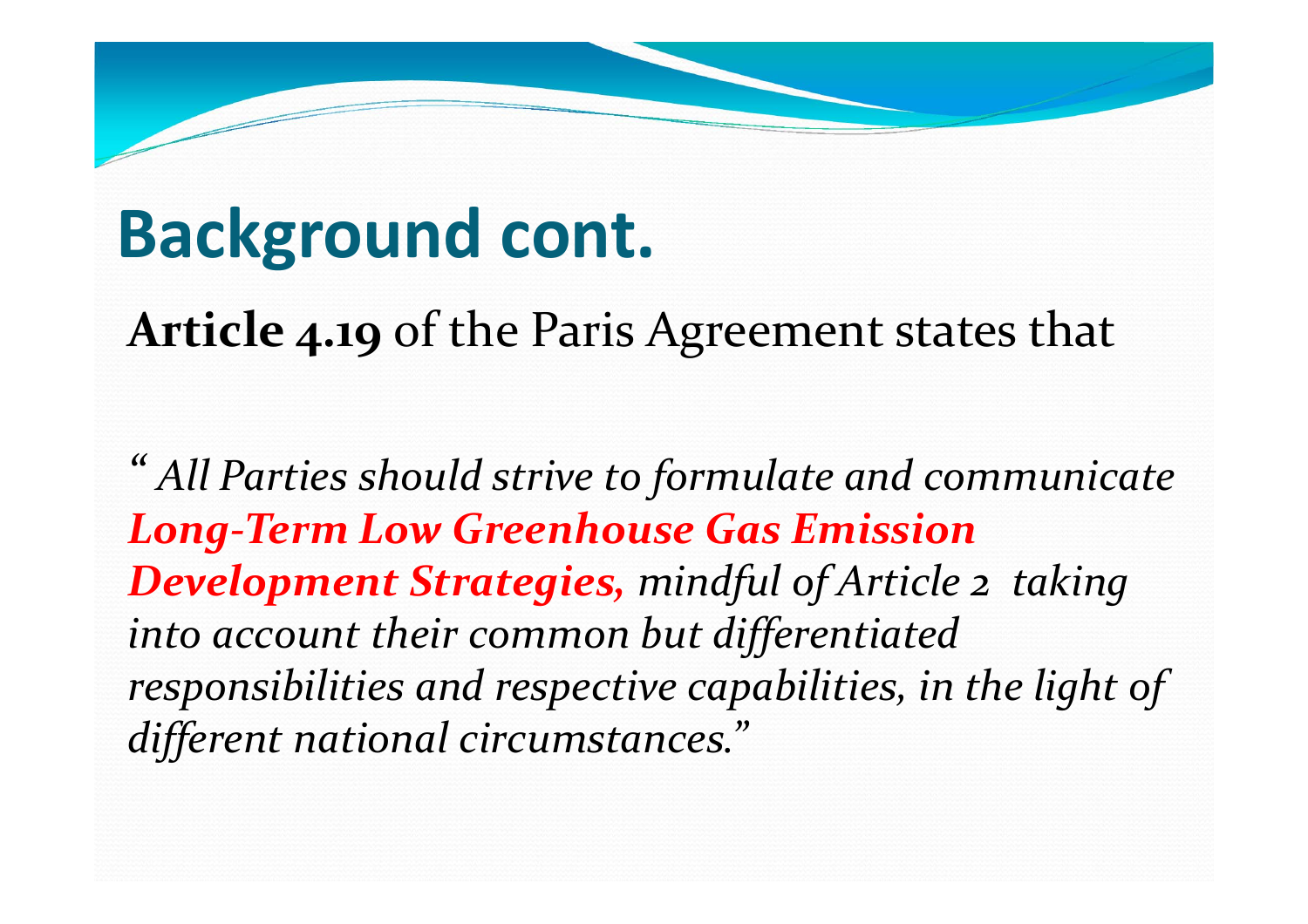#### **Article 6.4 of the Paris Agreement states that**

*"A mechanism to contribute to the mitigation of greenhouse gas emissions and suppor<sup>t</sup> sustainable development is hereby………,and aims (a) To promote the mitigation of greenhouse gas emissions while fostering sustainable development; (b) To incentivize and facilitate participation in the mitigation of greenhouse gas emissions by public and private entities authorized by <sup>a</sup> Party.* "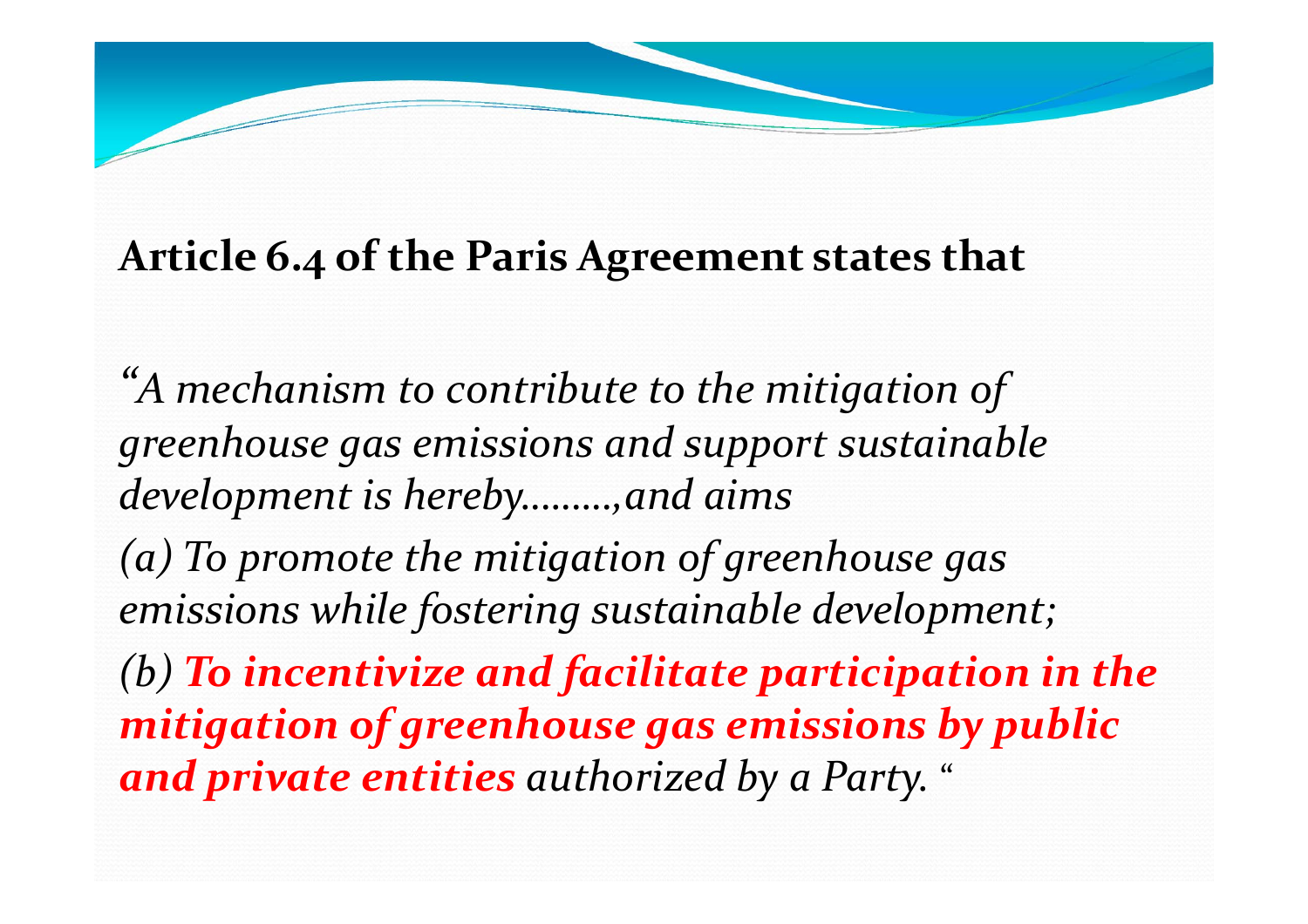## **What is Low Emission Development?**

- **Low Emission Development or Low Carbon** Development is generally used to describe forward‐ looking national economic development that encompass low‐emission and/or climate‐resilient economic growth (OECD, IEA 2010)
- **It is important to note** that the interventions should not retard economic growth but rather **promote economic growth**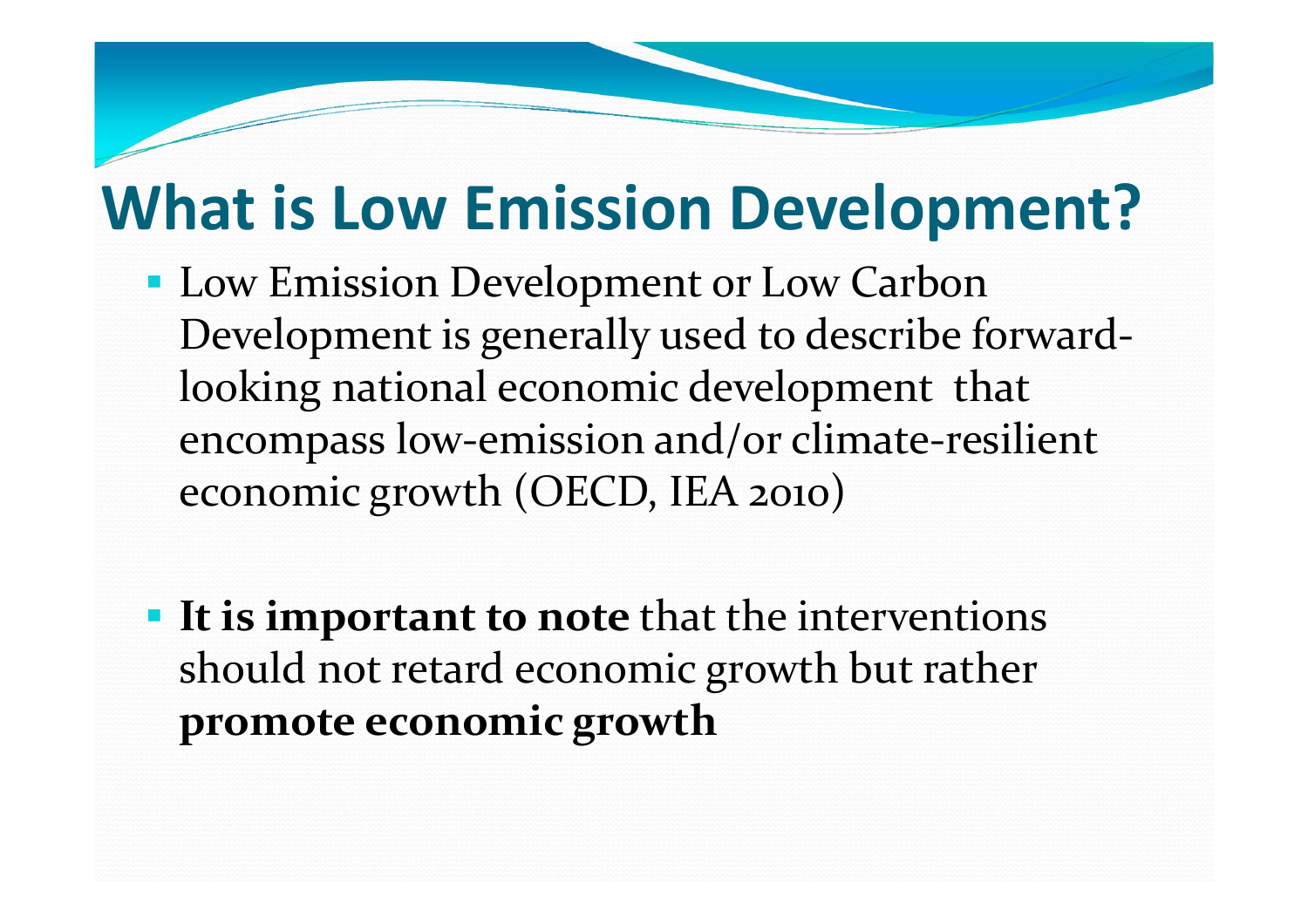# **Zimbabwe's Approach to LED**

**Exambabwe is a developing country and has the** opportunity to **ge<sup>t</sup> it right the first time** by embracing Low Emission Development Strategies (LEDS).

**• Has already taken some strides in embracing LEDS**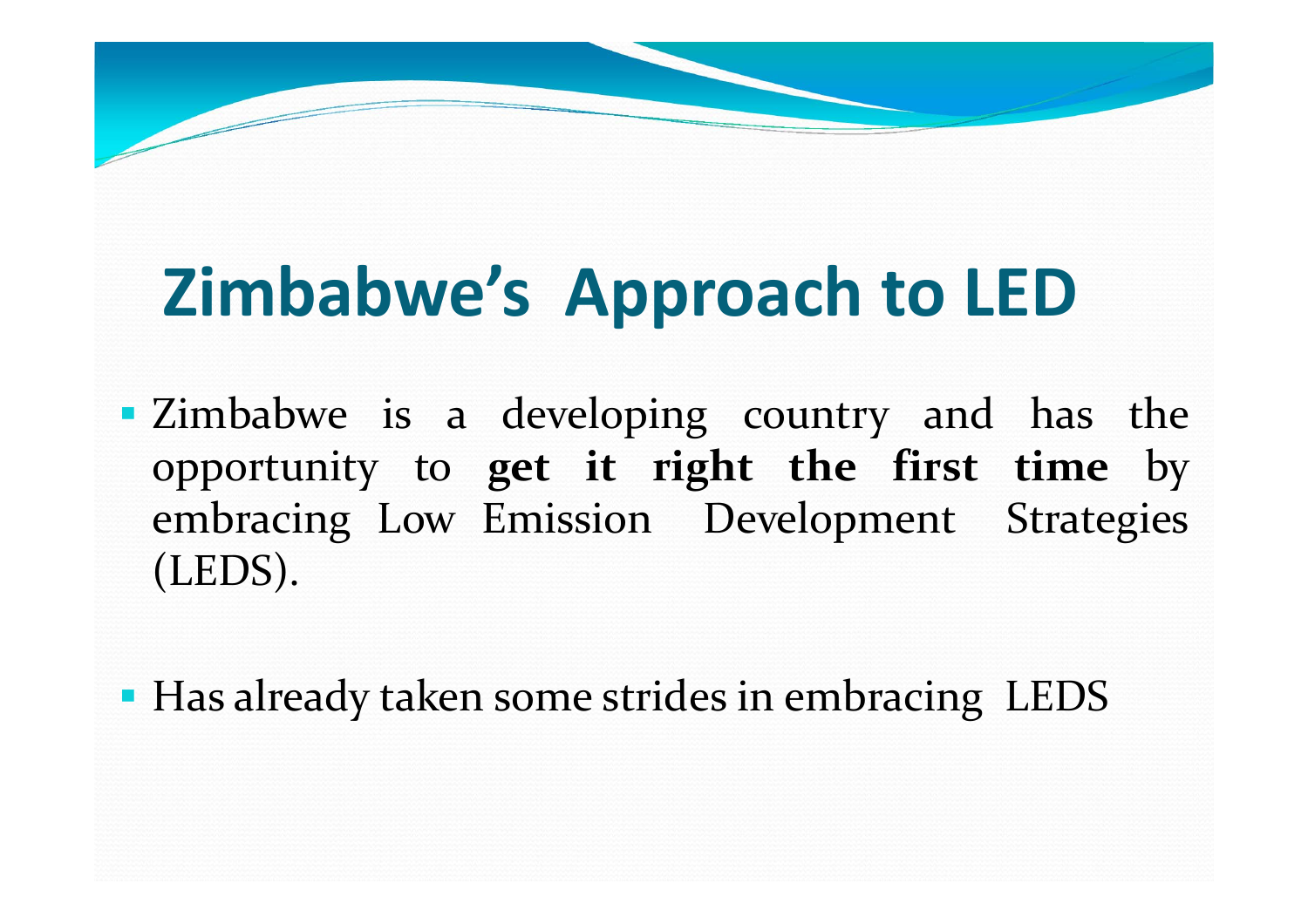## **The country's approach to LED**

Country documents that suppor<sup>t</sup> LEDS:

- 1. Zimbabwe Agenda for Sustainable Socio‐Economic Transformation( ZimASSET) ‐ *It sets clear targets on uptake of sustainable energy and resource efficiency*
- 2. Zimbabwe National Climate Change Response Strategy(ZNCCRS) ‐ *It seeks to mainstream climate change adaptation and mitigation in all sectors*
- 3. The Nationally Determined Contribution(NDC) ‐ *It seeks to achieve <sup>a</sup> 33% reduction in emissions from projected business as usual scenario by 2030 in the energy sector*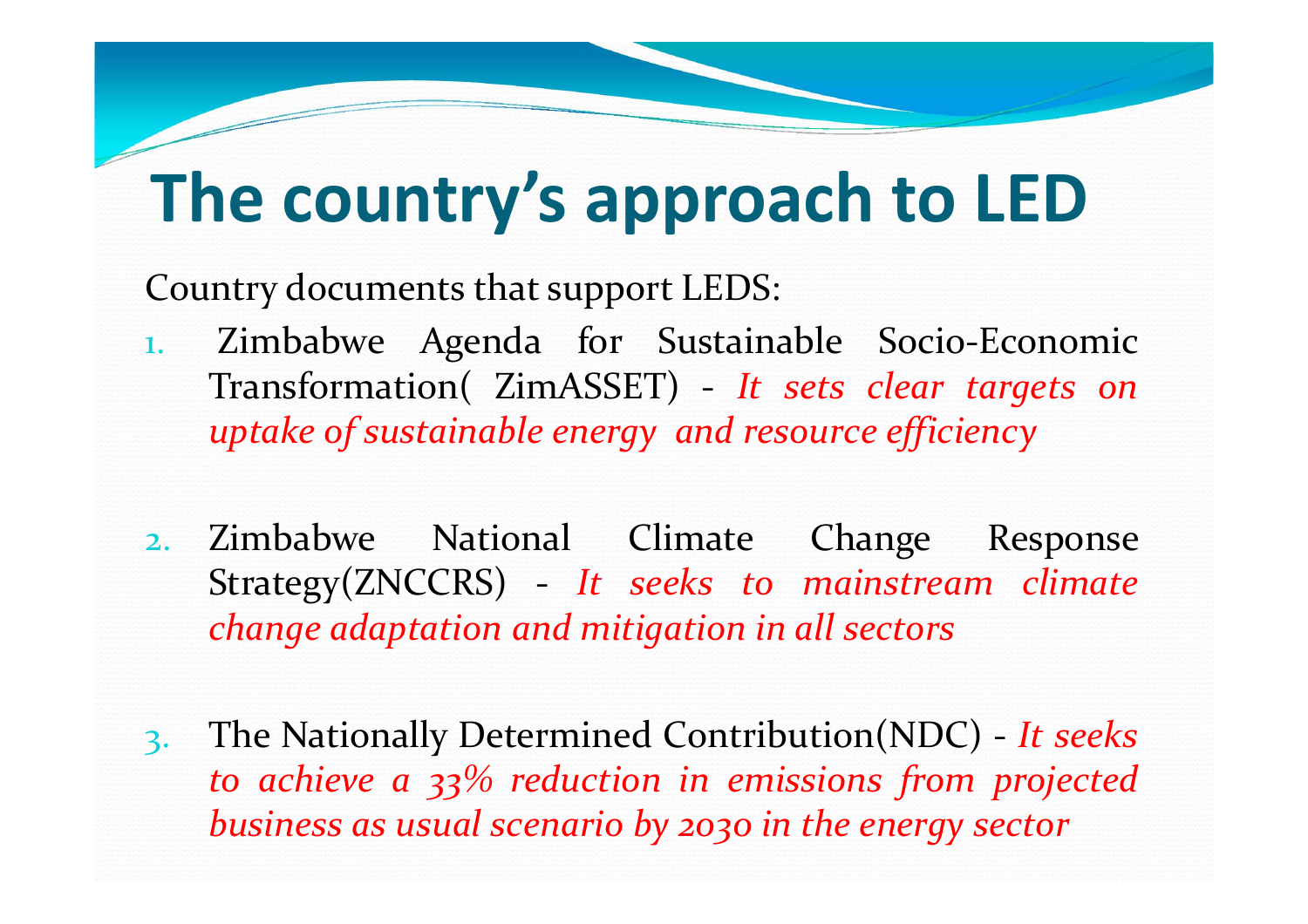## **A starting point in the NDC and NAMAs**

- The LEDS has **<sup>a</sup> good starting point** in Zimbabwe's NDC in terms of the energy sector and agriculture
- To achieve Low Emission Development other sectors should also come on board fully – transport, mining, construction etc.
- The already identified NAMAs also provide direction for the LEDS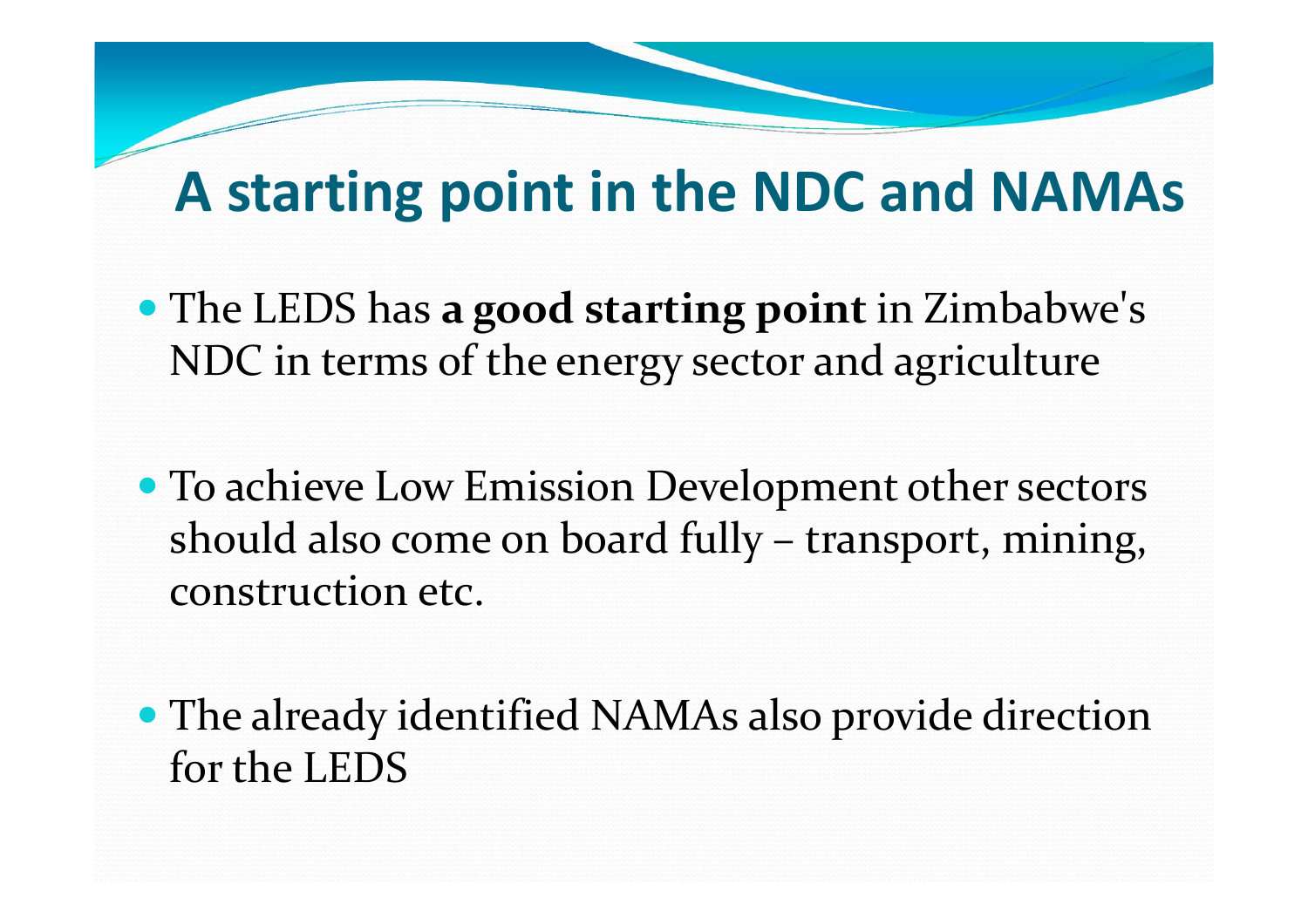## **LEDS – and other actions…**

Long term strategy

Low Emission Development Strategy

Delivery of NDCs

NAMAs

CDMs

Short and medium term actions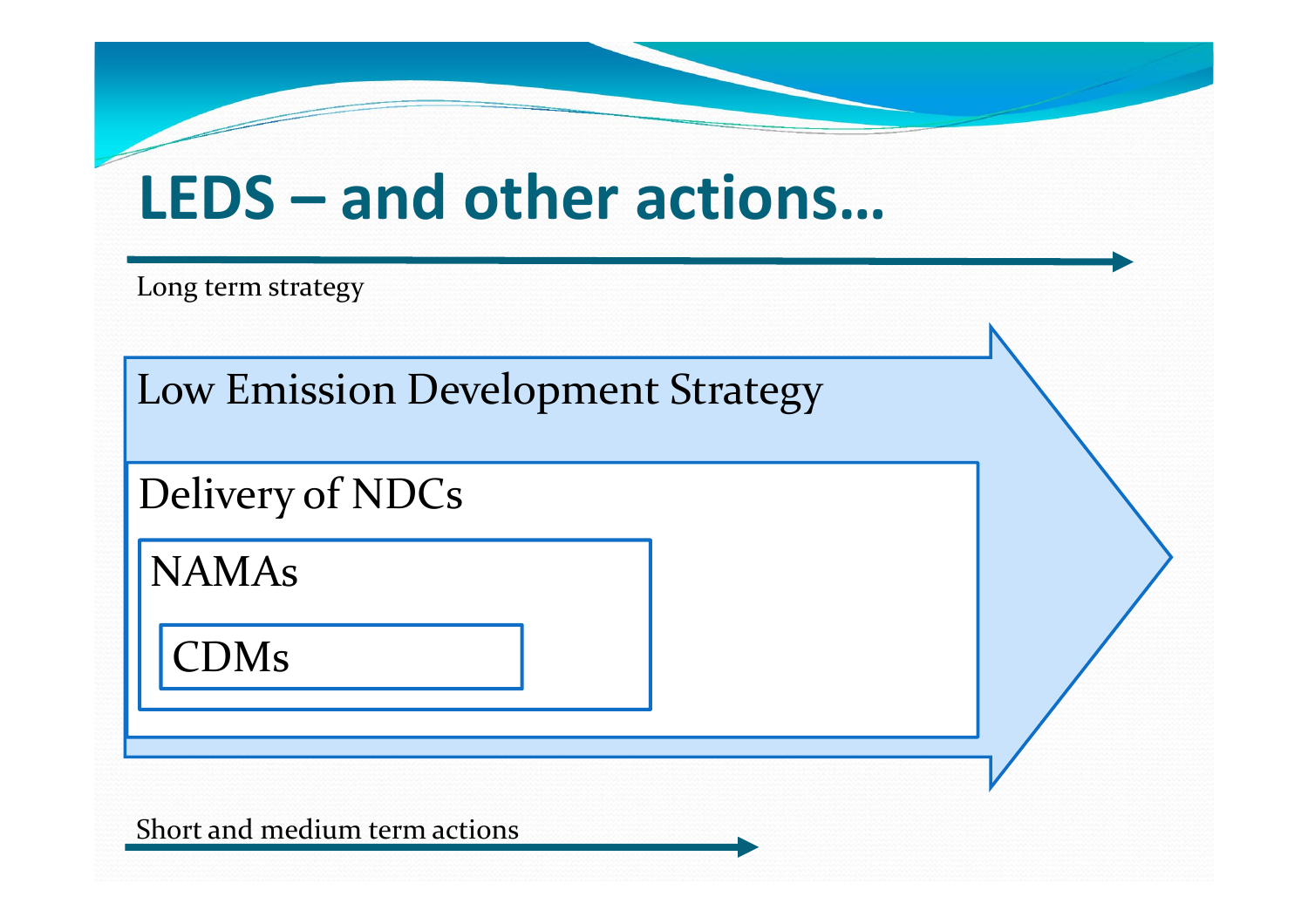## **The LEDS should ideally provide:**

- A **long term vision** for the country's low emission development, based on the country's development goals, commitments to the global climate change frameworks and climate projections.
- A **short and medium term plan** for actions that need to be taken to achieve the vision, incl. NAMAs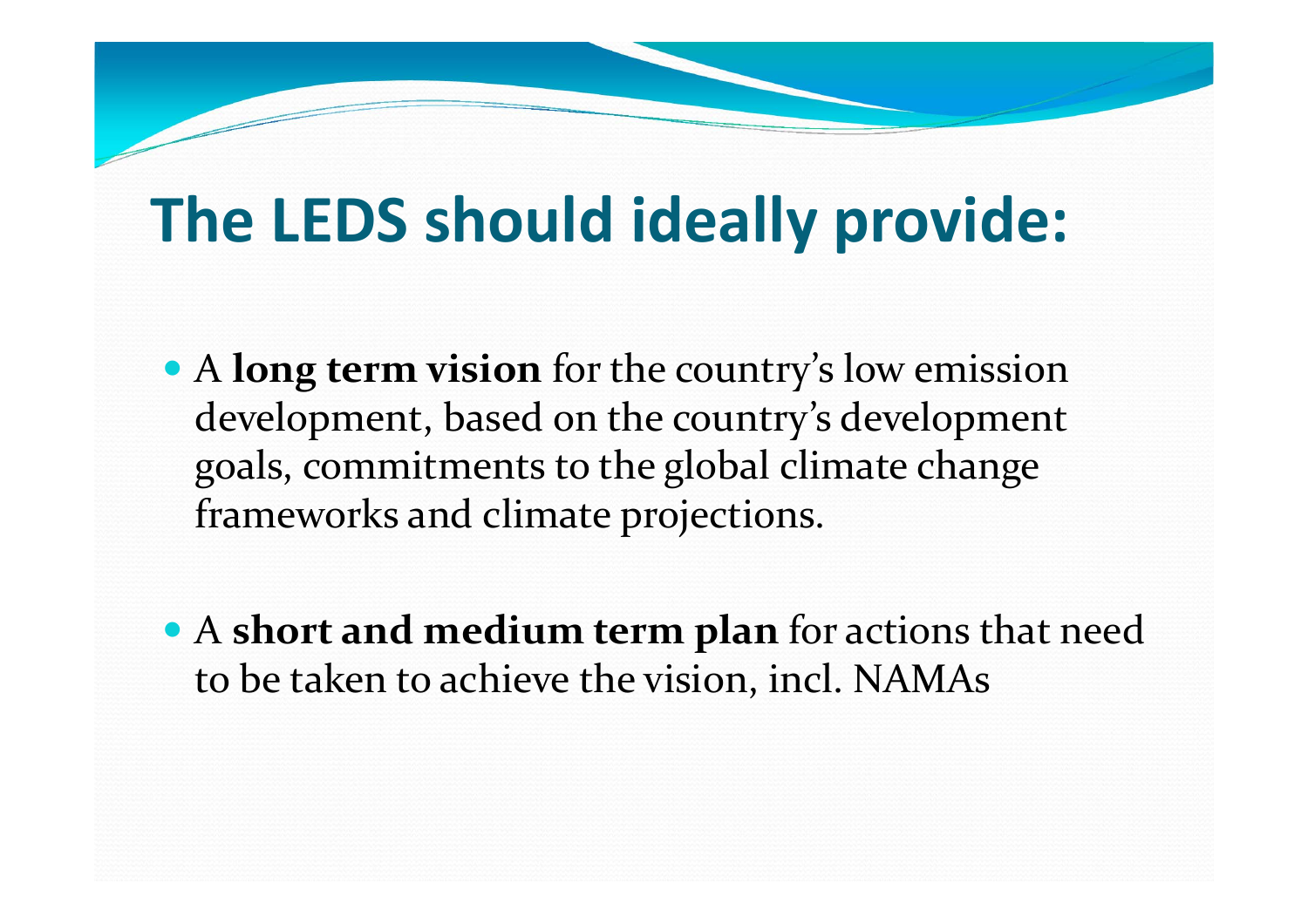## **Proposed content of <sup>a</sup> LEDS**

- **Long term goals** for low emission development
- **Assessment** of **Climate Change Profiles** and **GHG emission scenarios**
- **Identification of mitigation options** towards Low Emission Development
- **Roadmap** for short‐to‐medium term implementation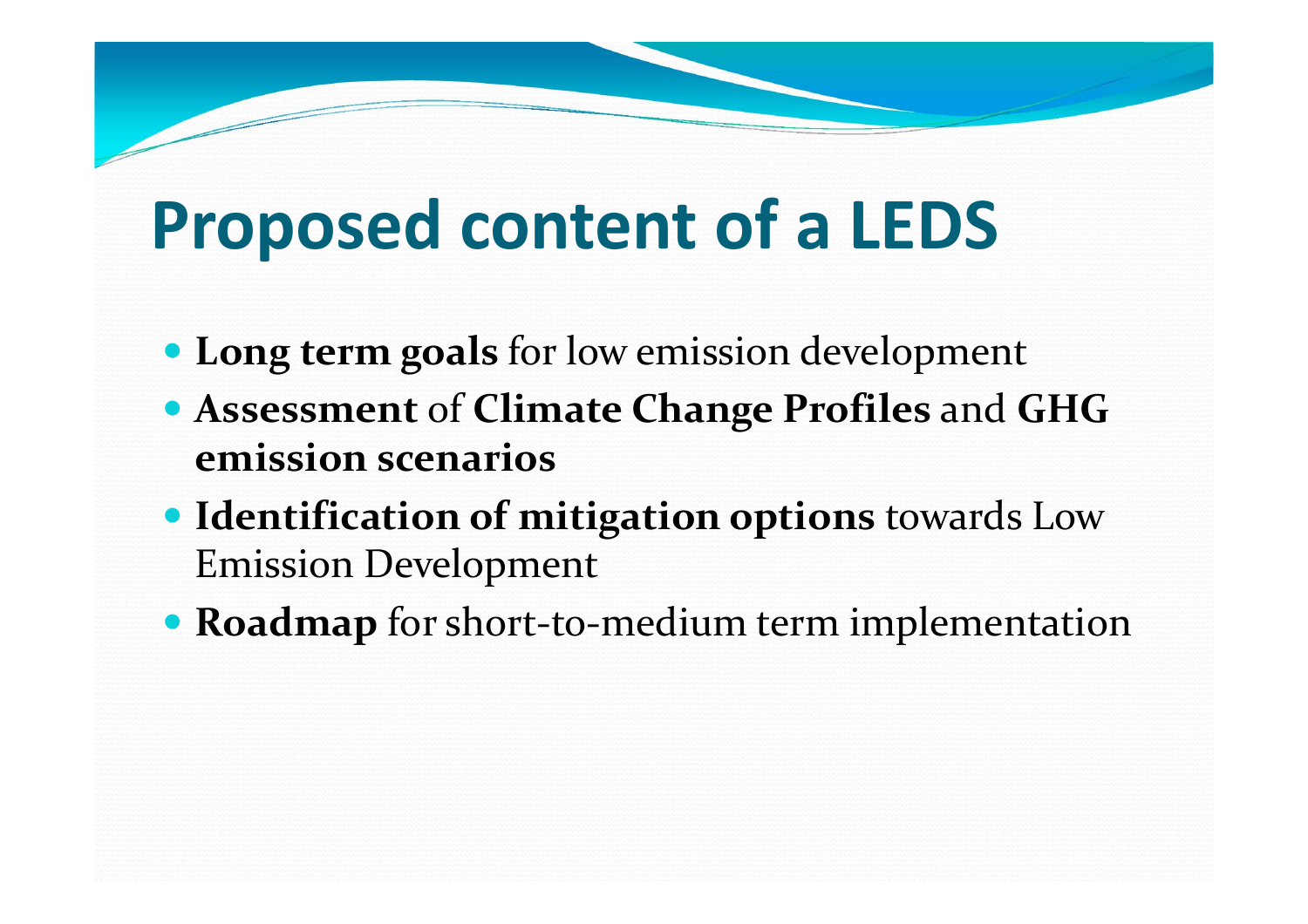## **The process of designing the LEDS**

### Proposed steps for <sup>a</sup> LEDS process

in Zimbabwe

**STEP 1** Develop <sup>a</sup> **multistakeholder**planning process

**STEP 2** Assess**ClimateChange** and **GHGscenarios**

**STEP 3** Identify **strategic options** leading to low emission development trajectories

**STEP 4** Identify **Policies** and **Financing Options** to implement priority actions

**STEP 5** Prepare Low EmissionDevelopment **Strategy** and **Roadmap**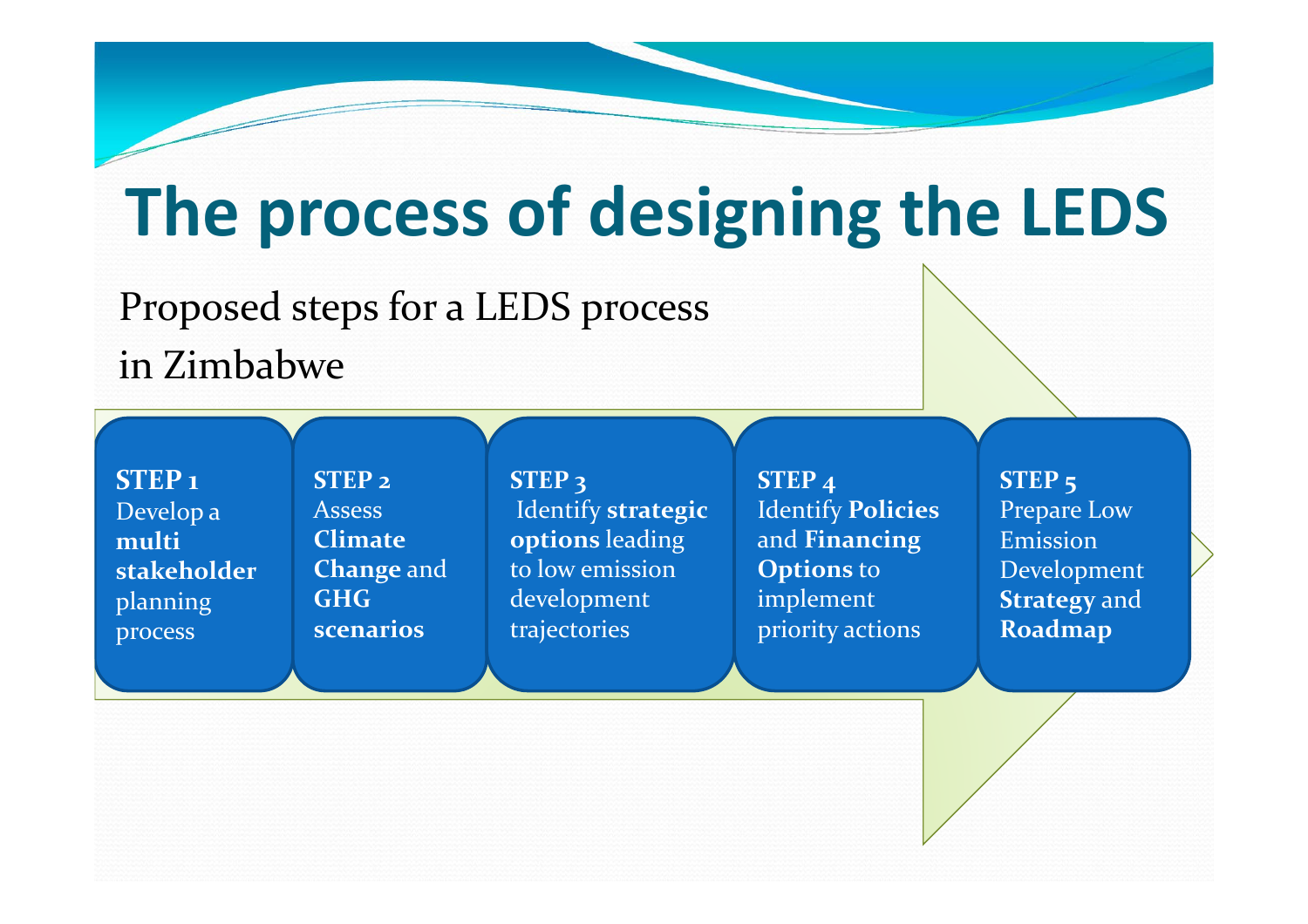#### **Step1**: **Development of <sup>a</sup> multi stakeholder planning format and process**

- $\bullet$  **Mobilize stakeholders** towards participation and coordination, review and compile existing relevant information, map key issues, determine key sectors and stakeholders.
- **Definition of LEDS formulation process objectives**, methodologies and stakeholder engagement process.
- **Determine LEDS managemen<sup>t</sup> and coordination structures.** Determine how the process shall be coordinated from higher political as. Identify and mobilize key actors in each sector.
- $\bullet$  **Prepare and carry out broad stakeholder sensitisation and training on the LEDS** formulation process at the technical level – directed towards relevant authorities, institutions, development partners, CSOs and private sector stakeholders. Establish technical thematic/sector working groups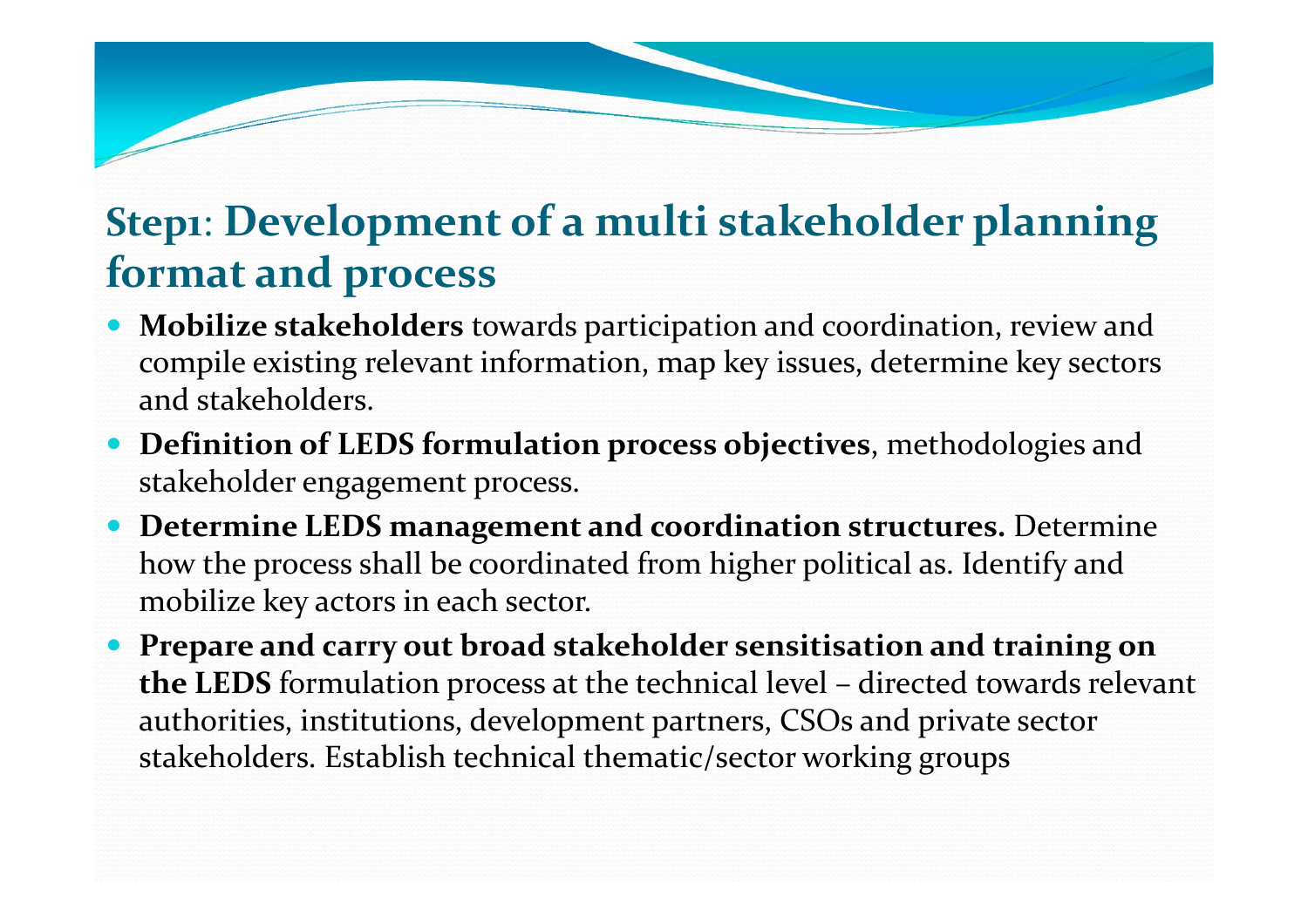#### **Step 2: Climate Change Profiles and GHG Scenarios**

- Greenhouse Gas emission **trends and scenarios**
- **Establish baseline for GHG emission**, linked with the work already happening in the preparation on National Communication
- **Identification of the key sources, trends and size** of Zimbabwe's GHG emissions by sector
- Develop BAU and alternative **low emission development scenarios**
- Identification of the **key reduction potentials and key sectors** to be targeted by low emission development policies and measures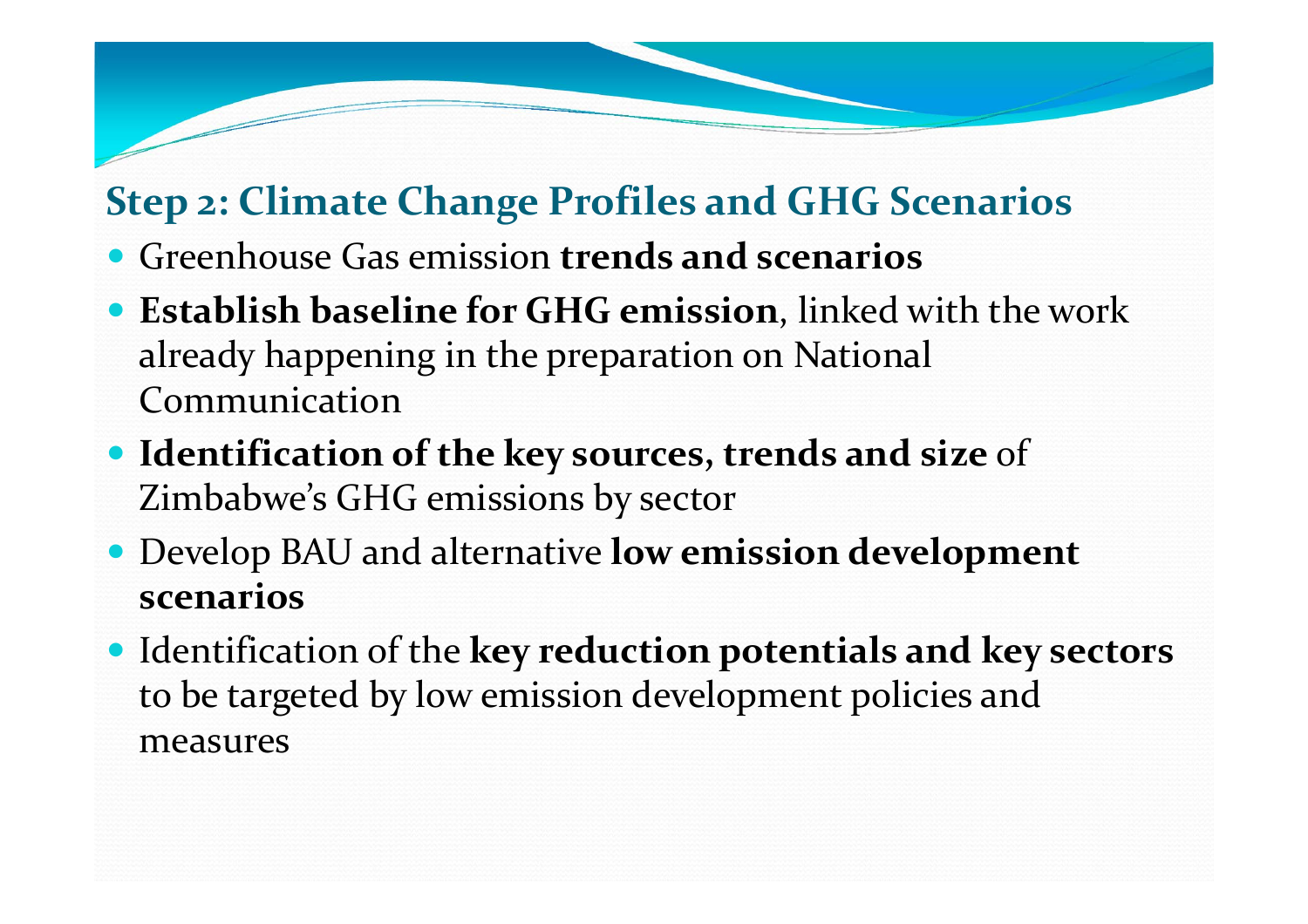#### **Step3: Identification of strategic options leading to low emission development trajectories**

- **Description of low emission opportunities for each sector** in order to achieve the goals set in the LEDS , taking into account already formulated NAMAs and the NDC.
- This could be done in connection with a sector training and/or include building case stories with selected sectors and companies to suppor<sup>t</sup> buy in and engagemen<sup>t</sup> from the private sector.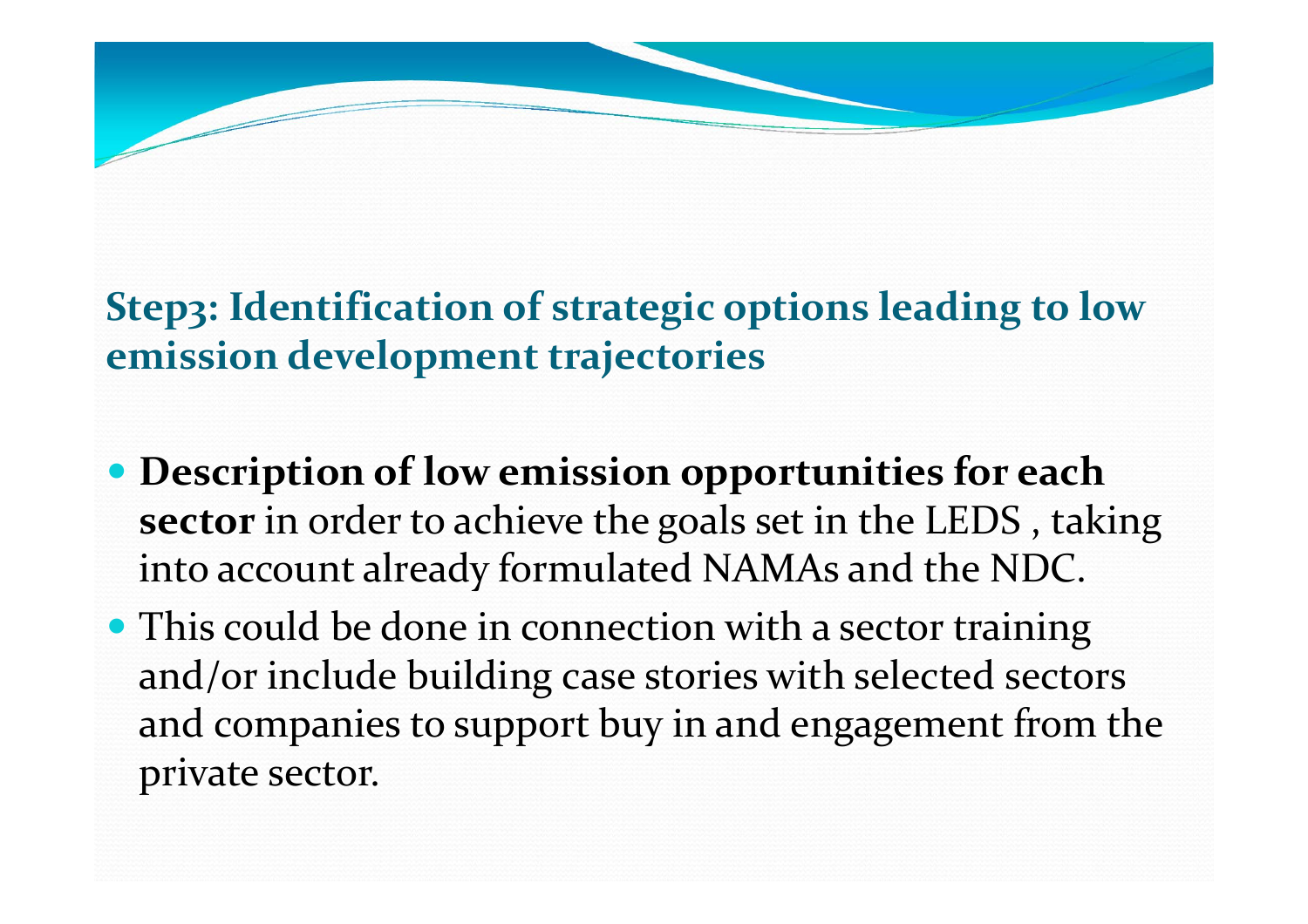#### **Step 4:Identification of Policies and Financing Options to implement priority Actions**

- **The successful implementation of the LEDS will need to be** accompanied by **new policies and statutory instruments** that address the emerging issues of Low Emission Development Strategy document
- **It should be noted that these policies have to be developed at national, sub‐national and at company level**
- There is also need for **Paradigm shift** towards embracing Low Emission Development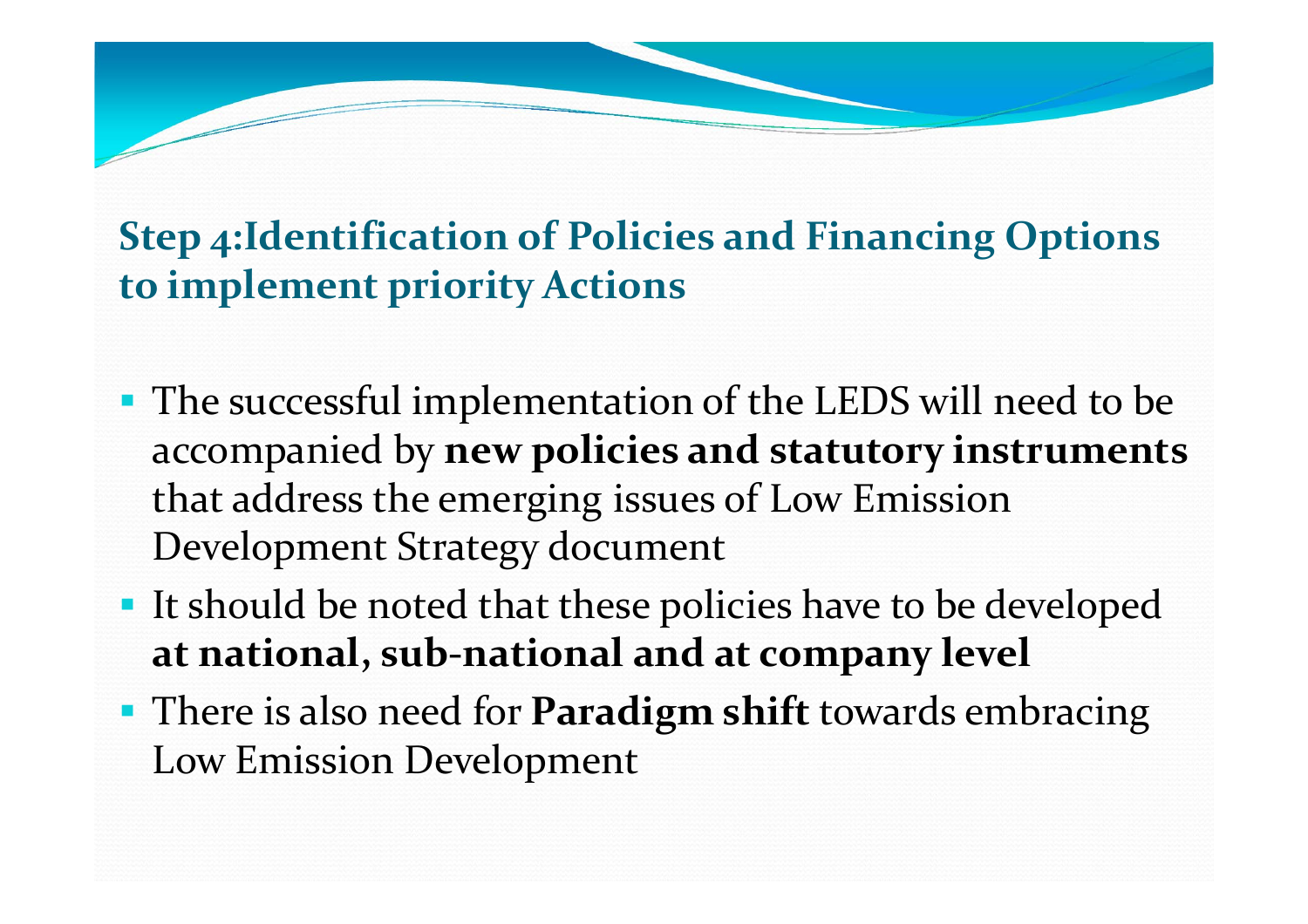#### **Step5: Prepare Low Emission Development Strategy and Implementation Roadmap**

#### **Development of integrated LEDS and implementation road map, incl**.

- Overview of scenarios and LED pathways by sector.
- Overview of short-medium-long term priorities, priority low emission actions, associated public policies and investment frameworks by sector and across sectors.
- Operational and institutional arrangements and evolving roles of different actors, sectors, levels
- Short and medium term implementation plan
- Definition of MRV measures and evaluation system
- $\bullet$ • MRV system description
- $\bullet$ Development of indicators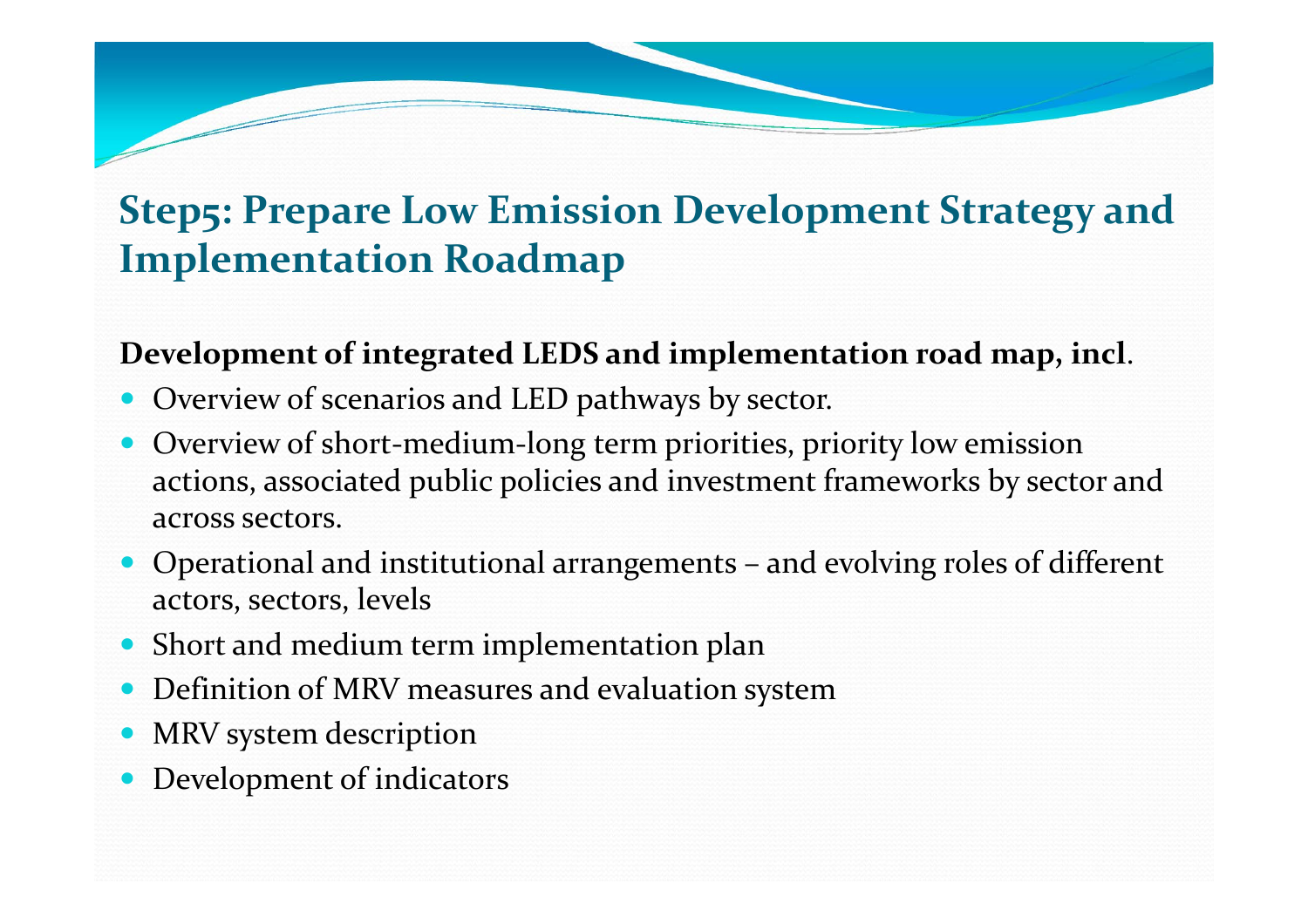## **Enablers**

- 1. Institutional Arrangements
- 2. Stakeholder Participation and Capacity building
- 3. Paradigm shifting in all sectors and private sector including local finance institutions
- 4. Technology transfer
- 5. Realigning policies and laws to accommodate emerging issues of Low Emission Development Pathways
- 6. Finance ‐ Both local and International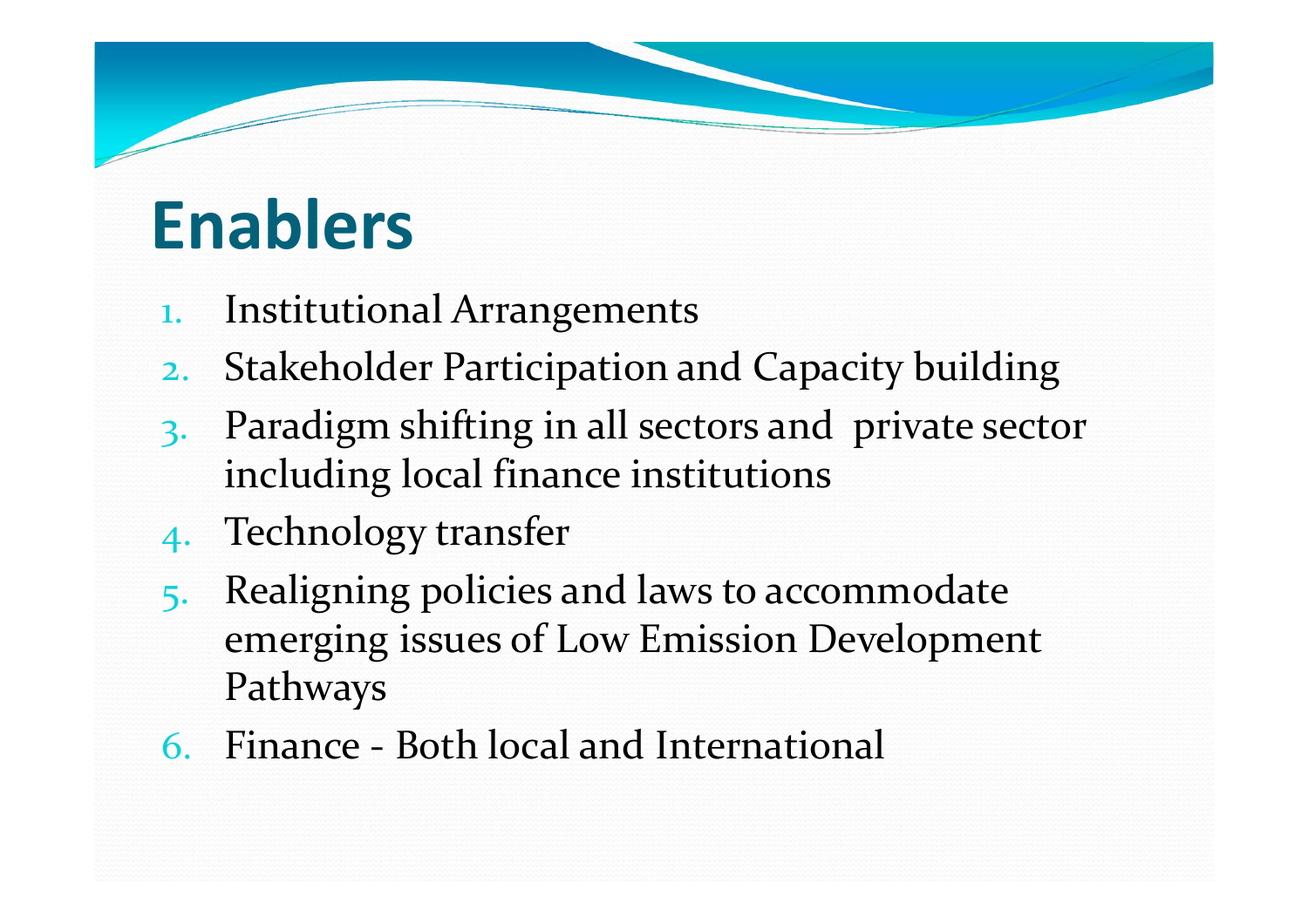## **Role of Stakeholders in LEDS**

- Strong involvement in the development of the LEDS.
- Developing and implementation of policies motivating Low Emission Investment.
- Leveraging local and international finance for climate change mitigation.
- Development of appropriate and affordable technology.
- Creating green jobs.
- Systems in place to enable performance measurement ‐ data provision from the private sector on <sup>a</sup> regular basis.